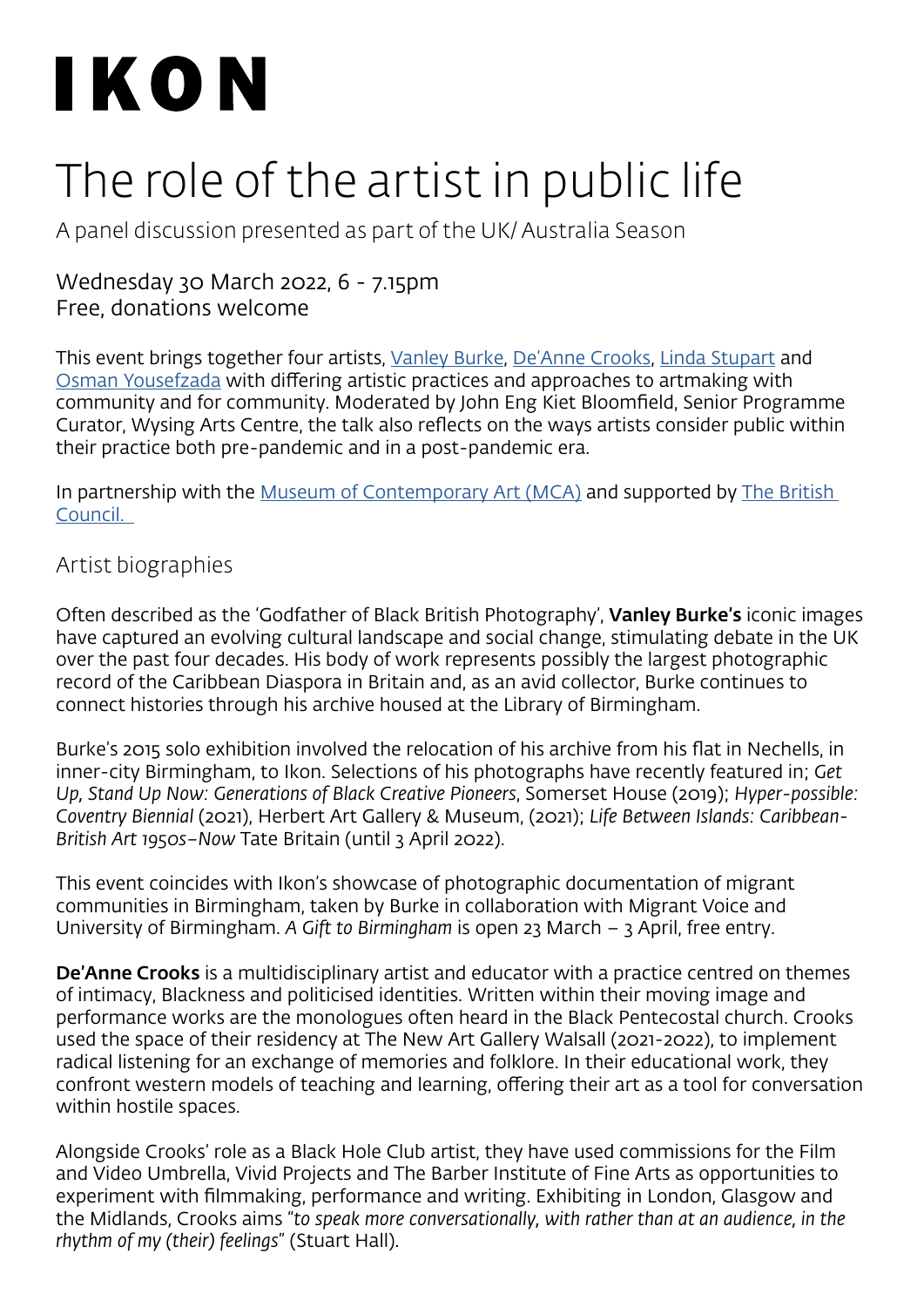Osman Yousefzada has a multidisciplinary practice that revolves around modes of storytelling, merging autobiography with fiction and ritual. His work is concerned with the representation and rupture of migrational experience and makes reference to socio-political issues. These themes are explored through moving image, installation and text works, sculpture, garment making and performance.

Yousefzada had his first solo exhibition, *Being Somewhere Else*, at Ikon in 2018. In 2021, he wrapped the iconic Selfridges building in *Infinity Pattern 1*, a bold pink and black tessellated design. His formative experiences are explored in his book, *The Go Between*, (Canongate, 2022) opening a window onto a closed migrant community in the 80s and 90s. The world is seen through Osman's eyes as a child: his own devout Pakistani/Afghan Pashtun community, with its divide between the world of men and women, living cheek-by-jowl with parallel migrant communities.

Linda Stupart is an artist, writer and educator from Cape Town, South Africa, currently working in Birmingham, UK. They are interested in the possibilities for writing and making discrete grounded encounters with different kinds of bodies (of knowledge, objects, affect as well as corporeal bodies) to think through less alienated ways of living and thinking together. This emerges from the encounters of feminist art, postcolonial, ecological, queer and affect theory as well as embodied and object-based critical institutional encounters.

Their current work consists predominately of writing, performance, film and sculpture, and engages with queer theory, science fiction, environmental crises, magic, language, desire and revenge. They have recently exhibited at Lisson Gallery, Raven Row, Tate, IMT, Matt's Gallery and The Showroom in London; as well as Transmission in Glasgow, DISTRICT in Berlin, Kunstverein Dusseldorf, Kunstraum Niederösterreich in Vienna and Syndicate in Cologne.

They recently produced *All Us Girls Have been Dead for so Long* with Carl Gent for the ICA London; a play about climate change, queer sex and Ecco the Dolphin. Alongside Gent, and with Kelechi Anachua, they made and then, a harrowing, a large-scale exhibition at Wysing Arts Centre (2021).

#### Chair

John Eng Kiet Bloomfield is Senior Programmes Curator at Wysing Arts Centre. He joined Wysing in July 2016 and works on the organisation's programme, including residencies, exhibitions, events, partnership projects, an annual music festival and digital projects. At Wysing, he has curated the exhibitions *and then, a harrowing, All His Ghosts Must Do My Bidding, more of an avalanche, Warm Worlds and Otherwise and All Channels Open*.

Bloomfield also manages the Syllabus programme, a collaboratively produced alternative learning programme that supports ten artists each year. Before Wysing, Bloomfield was an editor at Black Dog Publishing alongside which he worked as a freelance curator, developing exhibitions and projects for Arcadia Missa, Flat Time House, MOT International and Tate. Bloomfield has worked for the British Film Institute and Rich Mix, London and has also worked for the artist Isaac Julien.

Bloomfield has an MA in Film Studies from UCL, London. He lives in Birmingham.